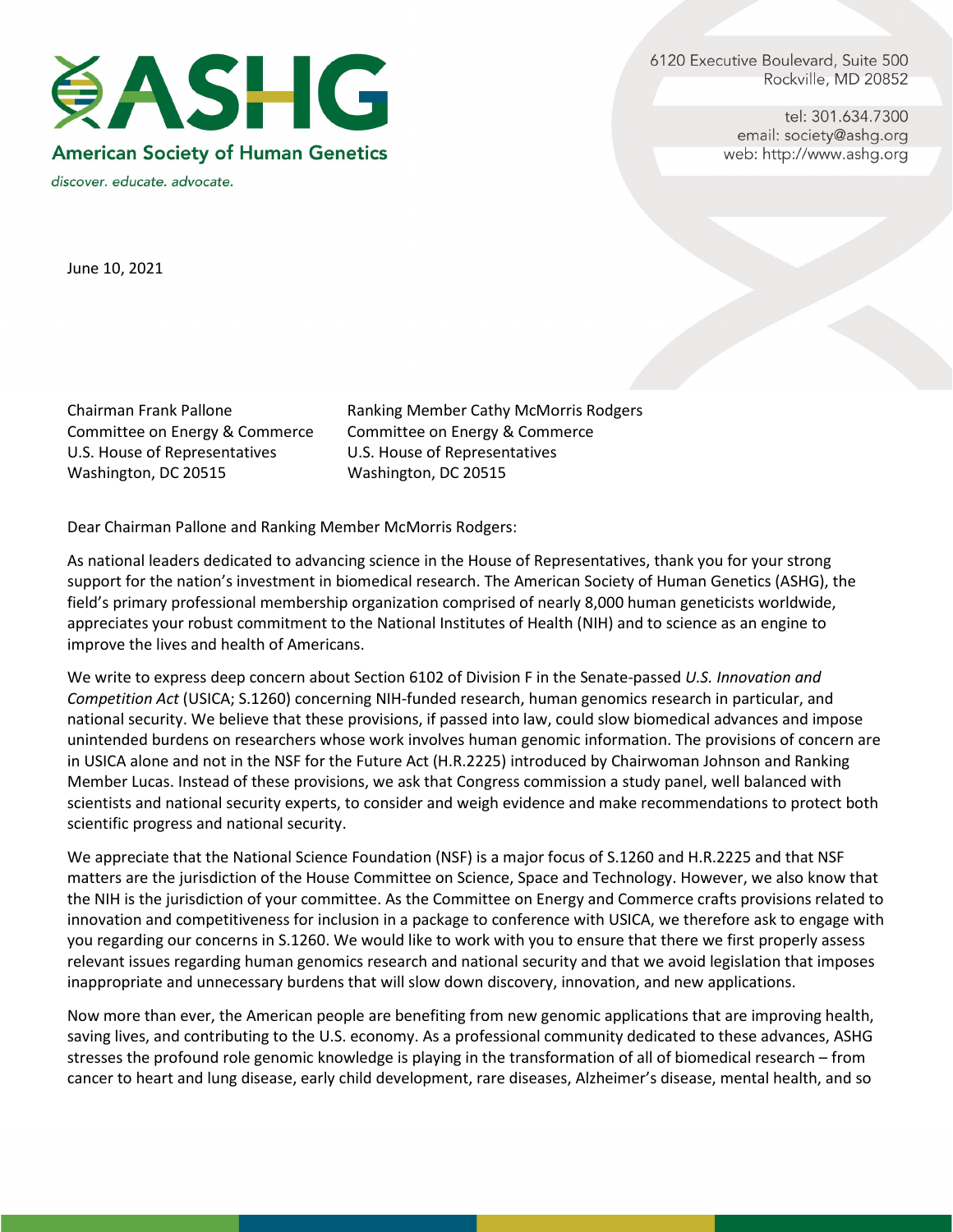ASHG Letter re: genomics and national security June 9, 2021 Page 2

much more. [A recent ASHG report](https://www.ashg.org/advocacy/the-economic-impact/) drives home the impact of human genetics and genomics research for the U.S. economy, finding that it generates \$265B annually, a five-fold increase in just a decade.

For these reasons, we are very concerned that the USICA language has not benefited from due scientific input and the result could harm continued scientific advances and unintentionally harm national security and competitiveness. To avoid this unintended chilling effect on such a promising area of research, it is vital to first secure input from the scientific community, and to secure better understanding about the true breadth and severity of national security considerations that have been expressed, before Congress acts. We are concerned that the provision in S.1260:

- Requires HHS to consider "appropriate national security risks" alongside medical research, without defining the risks, providing a substantial evidence base, or offering further guidance.
- Without justification, singles out human genetics and genomics research as exceptional relative to any other sensitive health data.
- Fails to consider the current legal and policy frameworks for the protection of human participants in federally funded research. These include the Common Rule, the Health Insurance Portability and Accountability Act (HIPAA), the Genetic Information Nondiscrimination Act, and the 21st Century Cures Act, and the NIH Genomic Data Sharing Policy.
- Could add unwarranted, potentially significant administrative burden and restrictions on US researchers through roadblocks to data sharing, which is already heavily regulated and has been an essential scientific component and value since the Human Genome Project launch. This could decrease the global competitiveness of U.S. geneticists, allowing those in other countries to out-compete us for discoveries of both health and economic value. Losing our important advantage of shared data could challenge our leadership in genomics and thus weaken the U.S.
- Blurs lines between important—but very different—policy issues, ranging from the global biomedical research enterprise, to national competitiveness, to abusive human rights violations around the world that the U.S. rightly decries; and
- Potentially harms responsible and vital global scientific collaboration that advances genomics research for the benefit of all.

The human genetics and genomics community takes data privacy and stewardship extremely seriously. For decades, our community has pursued both the opportunity and responsibility that come with research and responsible use of new knowledge. As with most research fields today, responsible large-scale data analysis is essential to advance genomic discoveries and, as with most medical information, these data must have strong protections. ASHG is a major policy advocate to advance these goals, supporting the Common Rule, the Genetic Information Nondiscrimination Act, the 21<sup>st</sup> Century Cures Act, and responsible NIH genomic data-sharing policies. Just as any scientific knowledge has the potential for misuse and harm, ASHG also speaks out to [oppose the misuse of genetic](https://www.cell.com/ajhg/fulltext/S0002-9297(20)30279-2)  [research t](https://www.cell.com/ajhg/fulltext/S0002-9297(20)30279-2)hat could harm individuals or populations, including opposition to the coerced collection of genetic data, which violates our community's core values. Finally, genomic research is a global pursuit with valued academic and industry research leadership underway worldwide. Yet, we have shared our concern when cases are reported in which researchers have taken advantage of America's historically open and inclusive research environment.

To serve the American people, it is vital that the nation prioritize both robust medical progress and national security goals and ensure they co-exist and advance as two top priorities. But before requiring a major new national security framework on NIH-funded human genetics and genomics research, Congress should first commission a study that